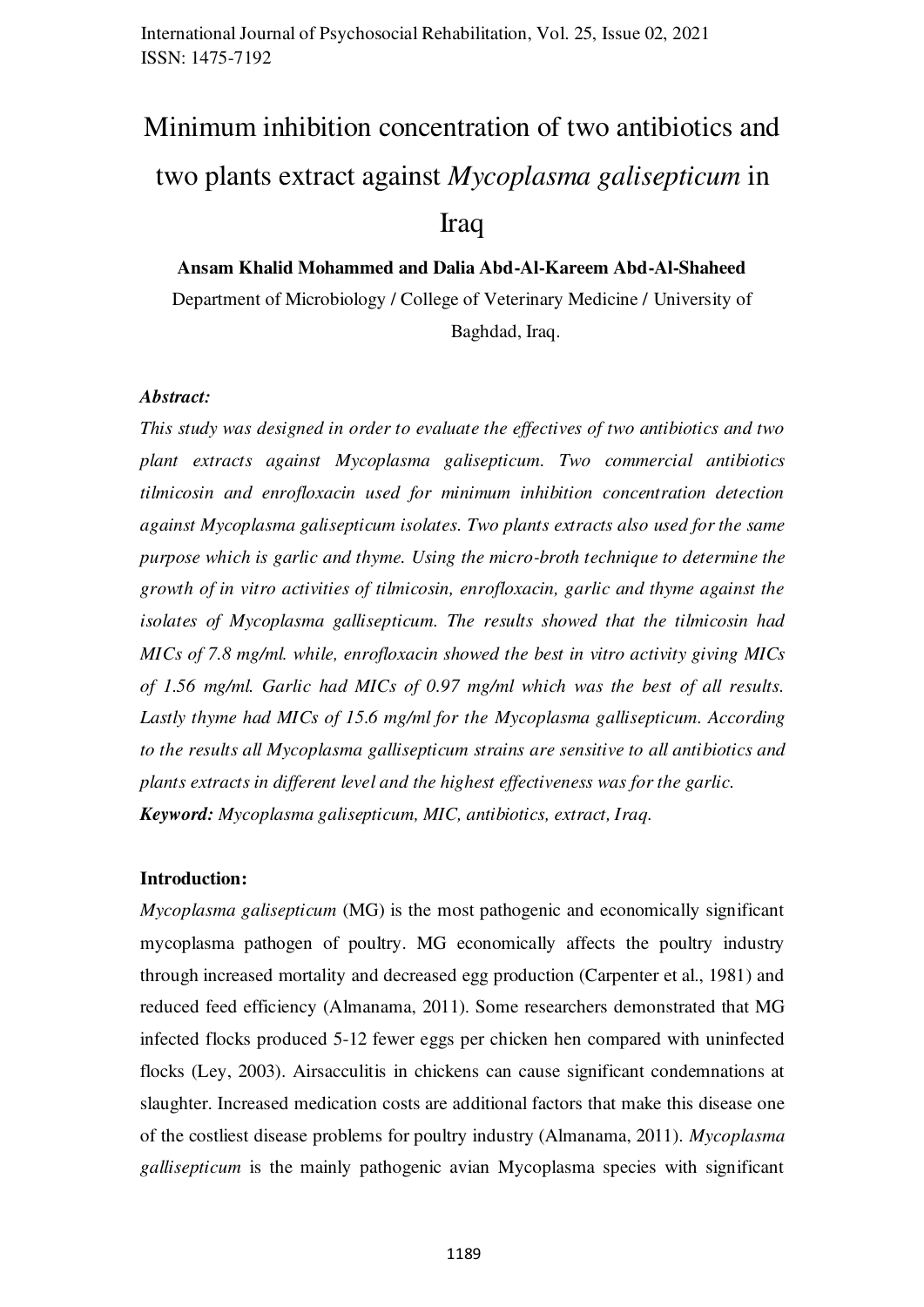economic cause as one of the costliest diseases confront poultry industry worldwide because of a decrease in egg production and egg quality, low hatchability (Peebles and Branton, 2012). Decline of feed efficiency, increase in mortality and carcass condemnations, in addition costs of control (including medication and vaccination) and prevention (including surveillance, biosecurity and eradication) (Levisohn and Kleven, 2000; Nascimento *et al.*, 2005).

Antibodies persisted in recovered chickens, and upon re-exposure, they had a faster rate of MG elimination and less severe tracheal lesions than observed after the first exposure. The importance of antibodies produced in response to MG infection 41 inhibited attachment of the organism to epithelial cells (Grodio  $et$   $al$ , 2009). Mycoplasmas may be difficult to eradicate from human or animal hosts or from cell cultures by antimicrobial treatment for a number of reasons. This may be a result of intrinsic or acquired resistance to the antimicrobial, a lack of cidal activity, or because there is invasion of eukaryotic cells by some mycoplasmas (Taylor-Robinson and 46 Bebear, 1997). With the increase in resistance of many microorganisms to the currently used antimicrobials and the high cost of production of synthetic compounds; in addition to many side effects; there is a need to look for alternatives. Plants are rich in a wide variety of secondary metabolites, such as tannins, terpenoids, alkaloids, and flavonoids, which have been found in vitro to have antimicrobial properties (Marjorie, 1999). Plants have provided a good source of antiinfective agents; emetine, quinine, and berberine remain highly effective instruments in the fight against microbial infections (Marjorie, 1999). Plants containing protoberberines and related alkaloids, picralima-type indole alkaloids and garcinia biflavonones used in traditional African 55 system of medicine, have also been found to be active against a wide variety of microorganisms. Phytomedicines derived from plants have shown great promise in the 57 treatment of intractable infectious diseases including opportunistic AIDS infections 58 (Ahmad *et al.*, 1996). People on all continents have long applied poultices and imbibed infusions of hundreds of indigenous plants, dating back to prehistory. These plants are still widely used in ethno-medicine around the world. Historically, therapeutic results have been mixed although they often resulted in cures or relief of symptoms (Stockwell, 1988). The use of plant extracts, as well as other alternative forms of medical treatments, has been enjoying great popularity since the late 1990s. Approximately one-third of people surveyed in the United States used at least one "unconventional" therapy (Eisenberg *et al.*, 1993). A relatively small percentage 1-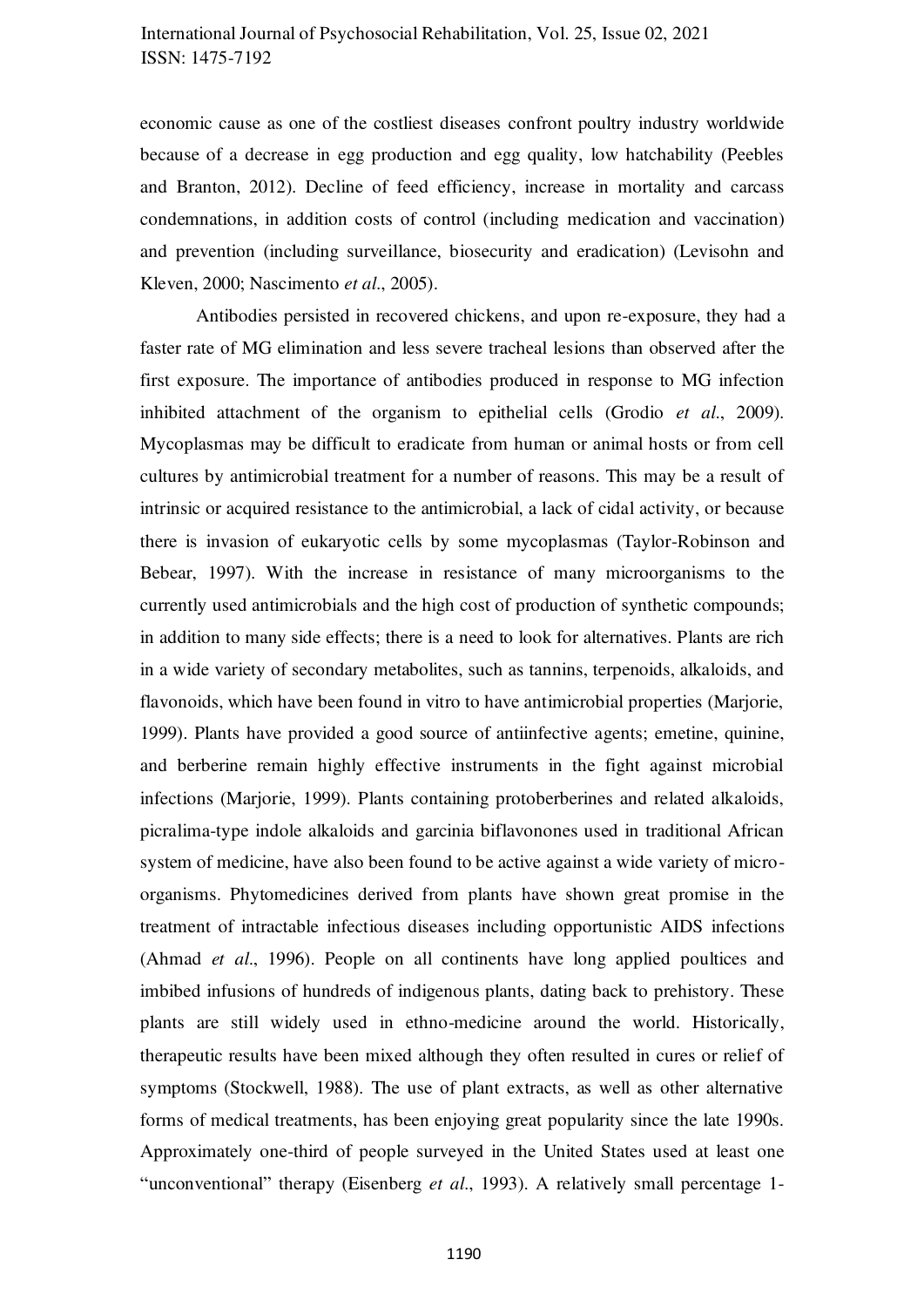10% of plants on The Earth is used as foods by both humans and other animal species. It is possible that even more are used for medicinal purposes (Moerman, 1996). It is known to have more than 2000 plant species belonging to 700 genera (Afifi and Abu-Irmaileh, 2000). Among these plants, as many as 485 species from 99 plant families are categorised as medicinal plants (Oran and Al-Eisawi, 1998). The high cost of synthetic antimicrobials, the side effects caused by these antimicrobials and the development of drug resistance by microorganisms against commonly used antimicrobials requires that new and alternative antimicrobial substances are 74 investigated. Medicinal plants contain a variety of compounds that are used for treating chronic and infectious diseases by treating and/or protecting the susceptible 76 humans and/or animals to such diseases. Medicinal plants could therefore offer alternatives treatments to the currently used antimicrobials (Al-Momani *et al.*, 2007). Use of antibiotic that might result in deposition of residues in meat and eggs must not be permitted in food intended for human consumption. If use of antibiotics is necessary as in prevention and treatment of animal diseases, a withholding period must be observed until the residues are negligible or no longer detected (Nisha, 2008). There were little published data about mycoplasmosis infection in Iraq Jameel and Hasso  $(2018)$  and Ali  $(2019)$ , so this study was designed in order to increase knowledge about this disease.

#### **Materials and Methods:**

Two medicinal plants garlic and thyme were used for determining Minimum inhibitory concentration against already characterized *Mycoplasma gallisepticum* isolates in Lab, according to the protocol described by Al-Momani *et al.* (2007) with minor modification. Briefly: all two plants were shade dried at room temperature and grinded to powdered form and passed through 2 mm diameter mesh. Fresh garlic and ginger  $100 \text{ g}$  of healthy and matured garlic and thyme were washed with water and cut into small pieces and liquidized using electrical blender without adding any solvent. The powdered form  $100$  g was soaked in  $95\%$  methanol  $1000$  mL from solid to solvent with a ratio of 1:10 (w/v) for 24 hours at 25  $\mathbb{C}^{\circ}$ . Subsequently, powder of each plant was separately mixed thoroughly by keeping on shaker at 200 rpm for 2 hours and mixture was centrifuged at 4000 g for 10 minutes at 4  $\degree$ . The extracts were concentrated under vacuum at 40-50  $C^{\circ}$  using a rotary evaporator. Extracts were stored at 20  $\mathbb{C}^{\circ}$  and were freshly dissolved in suitable solvents prior to screening for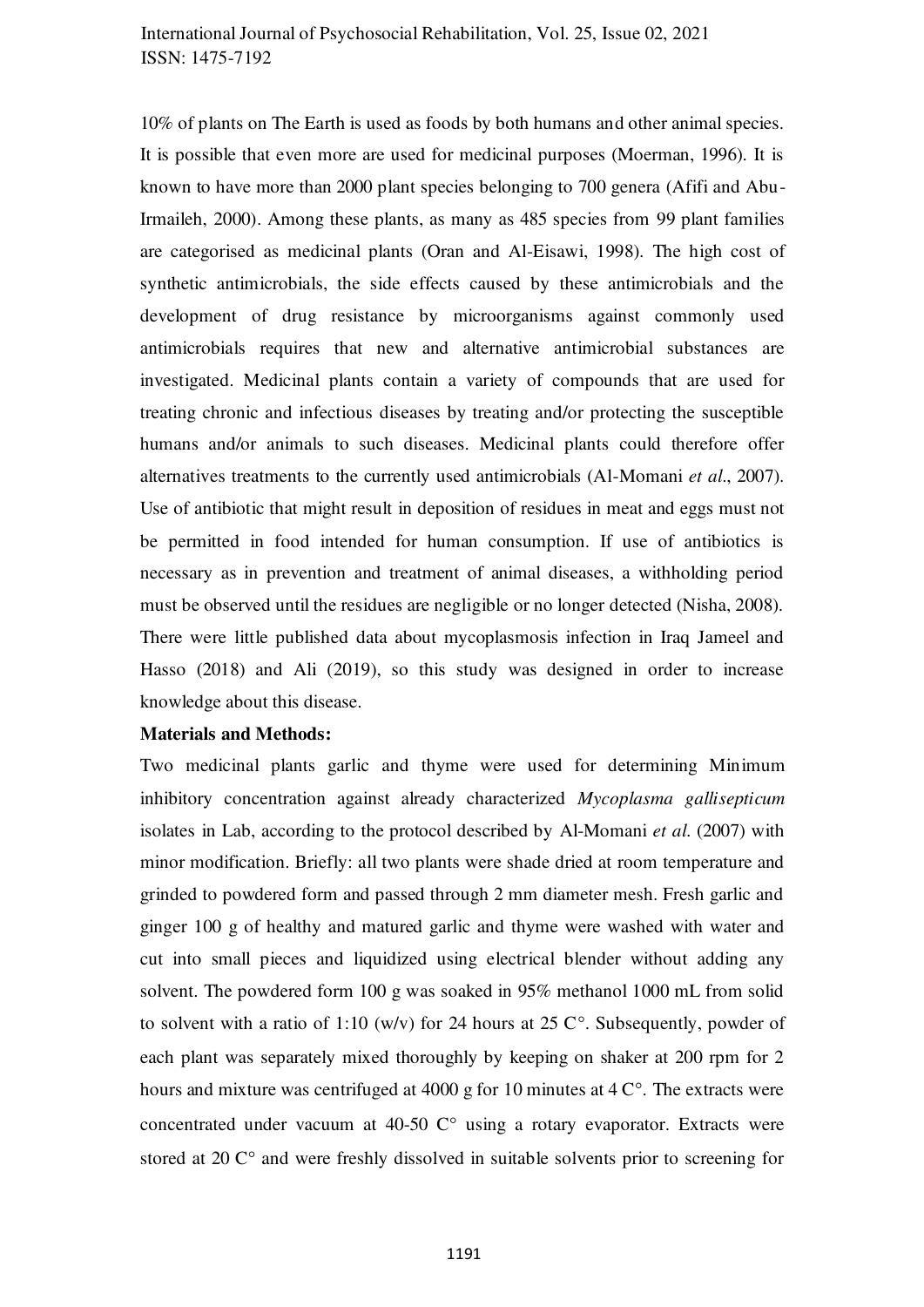antimicrobial activity. In order to get methanol extract, supernatant of centrifuged samples was filtered through Whatman No. 4 filter paper in a beaker. Beaker was kept in rotary evaporator for methanol evaporation at  $68 \degree C$  and dry crude methanol extracts of all two plants was collected for further analysis. All extracts were dissolved in dimethyl sulfoxide (DMSO) at concentration of 1100 mg/ml to prepare stock solution of each crude extract. Garlic and thyme were collected in a clean airtight bottle, and stored for antibacterial activity test  $(5 \text{ g } / 0.5 \text{ kg of}$  Garlic and ginger; 100% fresh). This is done according to Sutardi *et al*. (2015). 107

However, penicillin G (1000 IU.mL<sup>-1</sup>), ampicillin (1000  $\mu$ g.mL<sup>-1</sup>) with thallium acetate (500  $\mu$ g.mL<sup>-1</sup>), included in the culture medium have been used. Mycoplasmas develop only faint or no turbidity in broth cultures; consequently alternative methods are used to measure mycoplasmal growth. These include incorporation of substrates such as glucose, arginine or urea which are either fermented or hydrolysed by the mycoplasmas causing the medium to become acid or alkaline. These pH changes are usually detected by incorporating the pH indicator 114 phenol red, into the mycoplasma broth, a colour change denoting mycoplasmal growth. The accepted number of organisms used for tests carried out in liquid and on 116 solid media is  $10^3$  to  $10^5$  colour changing units (ccu) per mL or colony forming units  $(cfu)$  per plate (Figure 1).



Figure 1: MIC procedure.

The minimum inhibitory concentration of the ethanol extracts that showed inhibition in the antimicrobial screening was used. The MIC was carried out by preparing the dried plant extracts in different concentrations,  $125 \text{ mg } / \text{ ml}$ ,  $62.5 \text{ mg } / \text{l}$ ml, 31.2 mg / ml, 15.6 mg / ml, 7.8 mg / ml, 3.9 mg / ml, and 1.9 mg / ml. Extracts mixed with PPLO agar were allowed to solidify and then inoculated with mycoplasma 124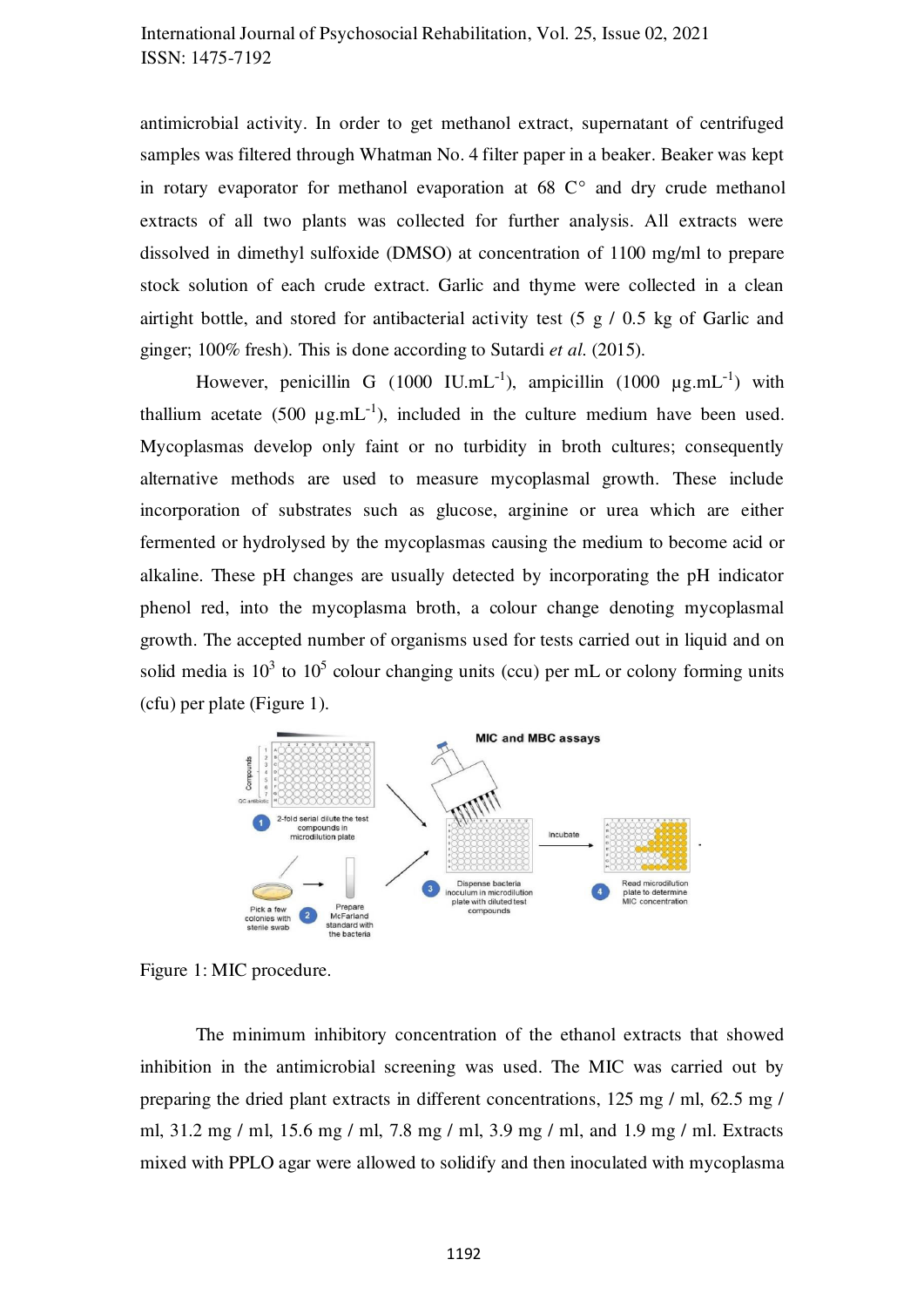culture. The mycoplasma plates with plant extracts were incubated for 24–48 hours at  $37^{\circ}$ . Minimum inhibitory concentration is defined as the lowest concentration of the extract that inhibits visible growth of the microorganism in plate. This is done according to Sutardi et al. (2015). Better results from extract plant and antibiotics will be used in the next experiment.

|                     | 250   | 125   | 62.5  | 31.25 | 15.6  | 7.8   | 3.9   | 1.95  | 0.97  | 0.49  |
|---------------------|-------|-------|-------|-------|-------|-------|-------|-------|-------|-------|
|                     | mg/ml | mg/ml | mg/ml | mg/ml | mg/ml | mg/ml | mg/ml | mg/ml | mg/ml | mg/ml |
|                     | 125   | 62.5  | 31.25 | 15.6  | 7.8   | 3.9   | 1.95  | 0.97  | 0.49  | 0.24  |
| Tilmicosin          | mg/ml | mg/ml | mg/ml | mg/ml | mg/ml | mg/ml | mg/ml | mg/ml | mg/ml | mg/ml |
|                     | 62.5  | 31.25 | 15.6  | 7.8   | 3.9   | 1.95  | 0.97  | 0.49  | 0.24  | 0.12  |
|                     | mg/ml | mg/ml | mg/ml | mg/ml | mg/ml | mg/ml | mg/ml | mg/ml | mg/ml | mg/ml |
|                     | 31.25 | 15.6  | 7.8   | 3.9   | 1.95  | 0.97  | 0.49  | 0.24  | 0.12  | 0.06  |
|                     | mg/ml | mg/ml | mg/ml | mg/ml | mg/ml | mg/ml | mg/ml | mg/ml | mg/ml | mg/ml |
|                     | 100   | 50    | 25    | 12.5  | 6.25  | 3.12  | 1.56  | 0.78  | 0.39  | 0.19  |
|                     | mg/ml | mg/ml | mg/ml | mg/ml | mg/ml | mg/ml | mg/ml | mg/ml | mg/ml | mg/ml |
|                     | 50    | 25    | 12.5  | 6.25  | 3.12  | 1.56  | 0.78  | 0.39  | 0.19  | 0.09  |
| <b>Enrofloxacin</b> | mg/ml | mg/ml | mg/ml | mg/ml | mg/ml | mg/ml | mg/ml | mg/ml | mg/ml | mg/ml |
|                     | 25    | 12.5  | 6.25  | 3.12  | 1.56  | 0.78  | 0.39  | 0.19  | 0.09  | 0.04  |
|                     | mg/ml | mg/ml | mg/ml | mg/ml | mg/ml | mg/ml | mg/ml | mg/ml | mg/ml | mg/ml |
|                     | 12.5  | 6.25  | 3.12  | 1.56  | 0.78  | 0.39  | 0.19  | 0.09  | 0.04  | 0.02  |
|                     | mg/ml | mg/ml | mg/ml | mg/ml | mg/ml | mg/ml | mg/ml | mg/ml | mg/ml | mg/ml |

|       | 500   | 250   | 125   | 62.5  | 31.25 | 15.6  | 7.8   | 3.9   | 1.95  | 0.97  |
|-------|-------|-------|-------|-------|-------|-------|-------|-------|-------|-------|
|       | mg/ml | mg/ml | mg/ml | mg/ml | mg/ml | mg/ml | mg/ml | mg/ml | mg/ml | mg/ml |
|       | 250   | 125   | 62.5  | 31.25 | 15.6  | 7.8   | 3.9   | 1.95  | 0.97  | 0.48  |
| Thyme | mg/ml | mg/ml | mg/ml | mg/ml | mg/ml | mg/ml | mg/ml | mg/ml | mg/ml | mg/ml |
|       | 125   | 62.5  | 31.25 | 15.6  | 7.8   | 3.9   | 1.95  | 0.97  | 0.48  | 0.24  |
|       | mg/ml | mg/ml | mg/ml | mg/ml | mg/ml | mg/ml | mg/ml | mg/ml | mg/ml | mg/ml |
|       | 62.5  | 31.25 | 15.6  | 7.8   | 3.9   | 1.95  | 0.97  | 0.48  | 0.24  | 0.12  |
|       | mg/ml | mg/ml | mg/ml | mg/ml | mg/ml | mg/ml | mg/ml | mg/ml | mg/ml | mg/ml |
|       | 500   | 250   | 125   | 62.5  | 31.25 | 15.6  | 7.8   | 3.9   | 1.95  | 0.97  |
| Garli | mg/ml | mg/ml | mg/ml | mg/ml | mg/ml | mg/ml | mg/ml | mg/ml | mg/ml | mg/ml |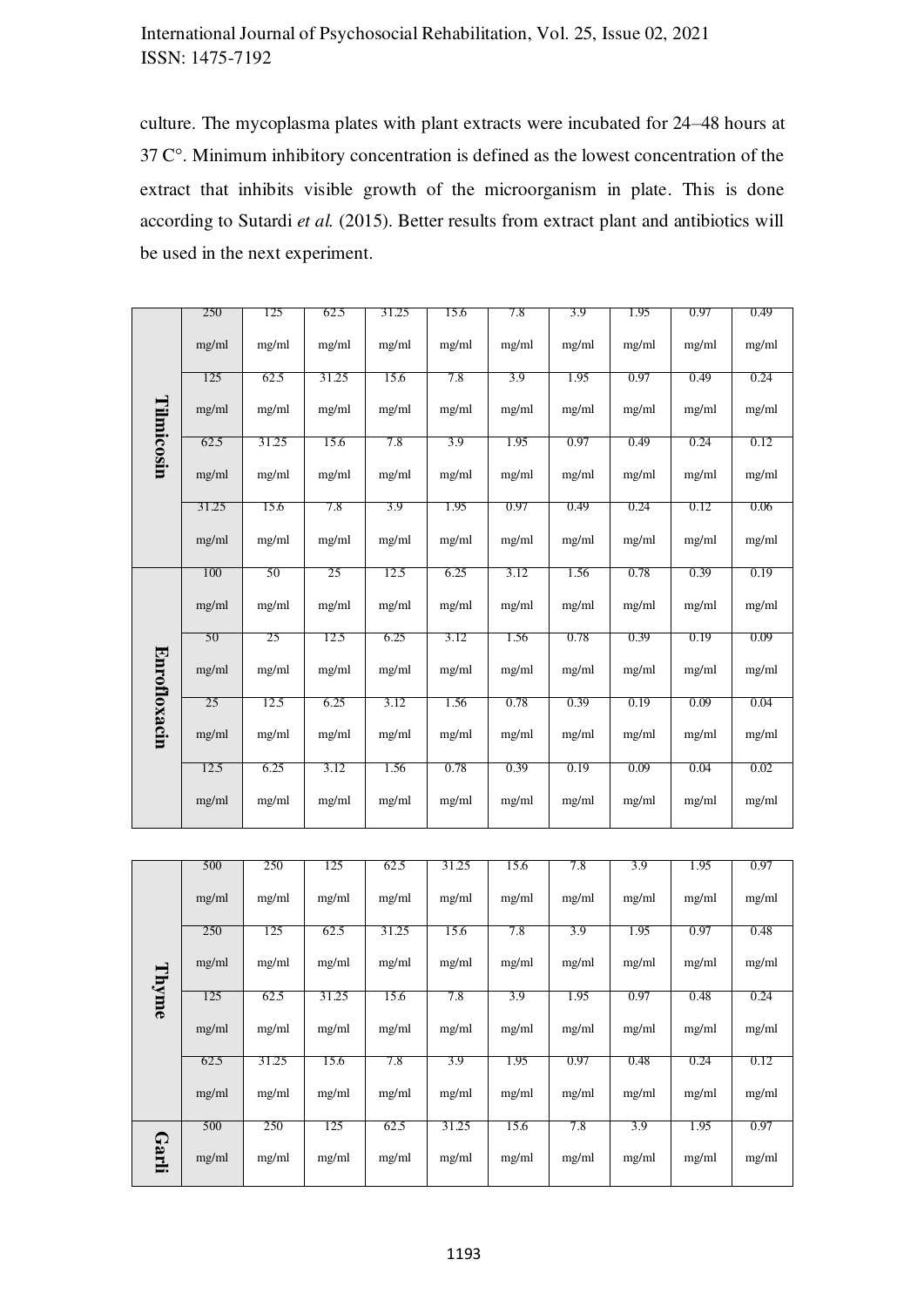| 250   | 125   | 62.5  | 31.25 | 15.6  | 7.8   | 3.9   | 1.95  | 0.97  | 0.48  |
|-------|-------|-------|-------|-------|-------|-------|-------|-------|-------|
| mg/ml | mg/ml | mg/ml | mg/ml | mg/ml | mg/ml | mg/ml | mg/ml | mg/ml | mg/ml |
| 125   | 62.5  | 31.25 | 15.6  | 7.8   | 3.9   | 1.95  | 0.97  | 0.48  | 0.24  |
| mg/ml | mg/ml | mg/ml | mg/ml | mg/ml | mg/ml | mg/ml | mg/ml | mg/ml | mg/ml |
| 62.5  | 31.25 | 15.6  | 7.8   | 3.9   | 1.95  | 0.97  | 0.48  | 0.24  | 0.12  |
| mg/ml | mg/ml | mg/ml | mg/ml | mg/ml | mg/ml | mg/ml | mg/ml | mg/ml | mg/ml |

#### **Results: 1333**

The in vitro activities of tilmicosin, enrofloxacin, garlic and thyme against the isolates of *Mycoplasma gallisepticum*, as determined by the micro-broth technique, are shown in (Table 1, 2, 3 and 4). Of the two antimicrobials and two plant extracts, enrofloxacin had the highest more than tilmicosin, while garlic had the highest plant extract than the thyme extract MIC values. Against the four used drugs as anti-mycoplasma isolates of *Mycoplasma gallisepticum* by the micro-broth method Tilmicosin had MICs of 7.8 mg/ml for the *Mycoplasma gallisepticum* (Table 1). Enrofloxacin showed the best in vitro activity giving MICs of 1.56 mg/ml for *Mycoplasma gallisepticum* (Table 2). Also, garlic had MICs of 0.97 mg/ml for *Mycoplasma gallisepticum* (Table 3). Thyme had MICs of 15.6 mg/ml for the *Mycoplasma gallisepticum* (Table 4). According to the results all *Mycoplasma gallisepticum* strains are sensitive to tilmicosin, enrofloxacin, garlic and thyme.

Table 1: *Mycoplasma gallisepticum* inoculums in microdilution plate with tilmicosin antibiotics.

| 250   | 125   | 62.5   | 31.25  | 15.6   | $7.8*$ | 3.9   | 1.95  | 0.97  | 0.49  |
|-------|-------|--------|--------|--------|--------|-------|-------|-------|-------|
| mg/ml | mg/ml | mg/ml  | mg/ml  | mg/ml  | mg/ml  | mg/ml | mg/ml | mg/ml | mg/ml |
| 125   | 62.5  | 31.25  | 15.6   | $7.8*$ | 3.9    | 1.95  | 0.97  | 0.49  | 0.24  |
| mg/ml | mg/ml | mg/ml  | mg/ml  | mg/ml  | mg/ml  | mg/ml | mg/ml | mg/ml | mg/ml |
| 62.5  | 31.25 | 15.6   | $7.8*$ | 3.9    | 1.95   | 0.97  | 0.49  | 0.24  | 0.12  |
| mg/ml | mg/ml | mg/ml  | mg/ml  | mg/ml  | mg/ml  | mg/ml | mg/ml | mg/ml | mg/ml |
| 31.25 | 15.6  | $7.8*$ | 3.9    | 1.95   | 0.97   | 0.49  | 0.24  | 0.12  | 0.06  |
| mg/ml | mg/ml | mg/ml  | mg/ml  | mg/ml  | mg/ml  | mg/ml | mg/ml | mg/ml | mg/ml |

Table 2: *Mycoplasma gallisepticum* inoculums in microdilution plate with enrofloxacin antibiotics.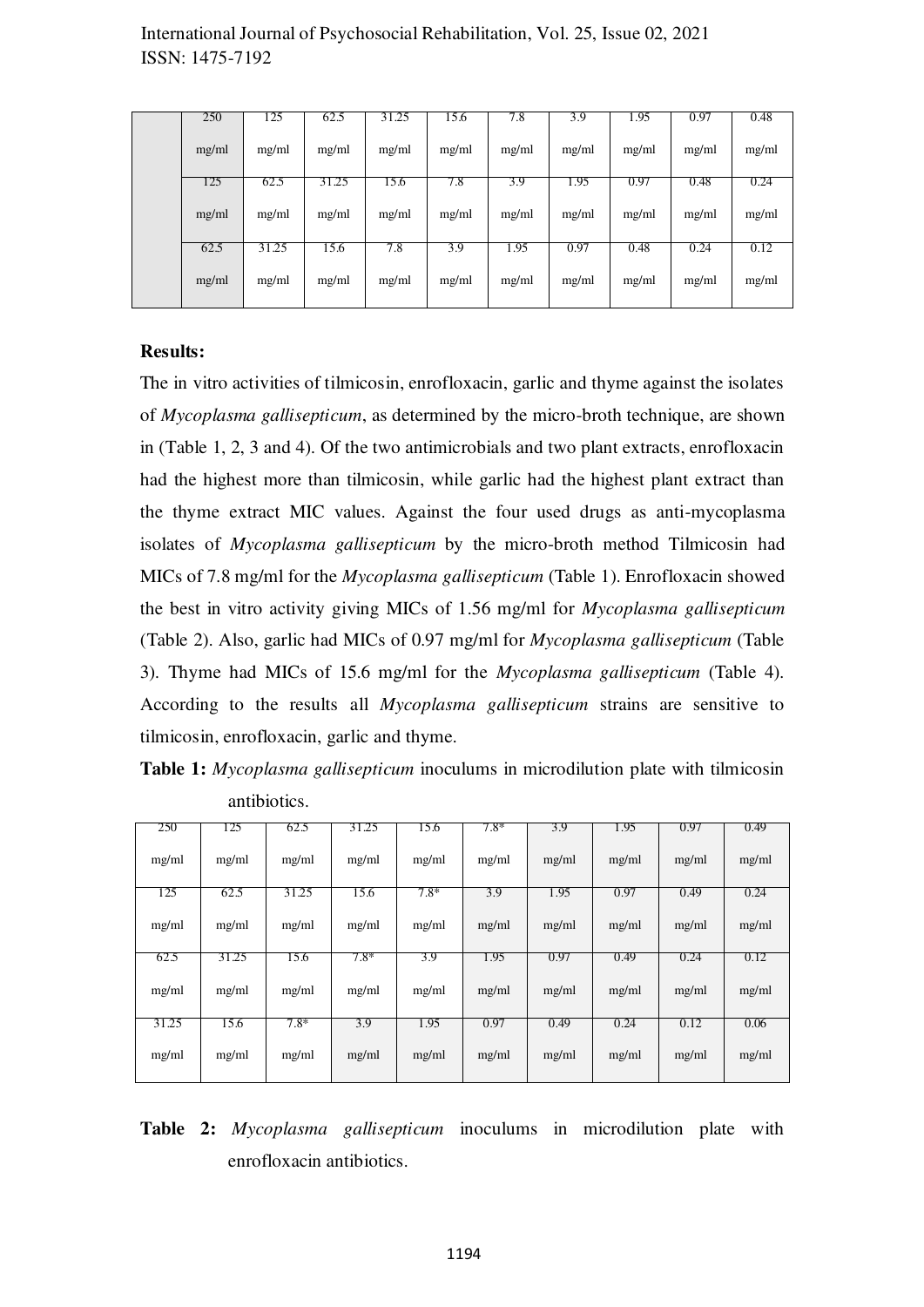| 100                |                    |                    | 12.5    | 6.25    | 3.12    | $1.56*$ | 0.78  | 0.39  | 0.19  |
|--------------------|--------------------|--------------------|---------|---------|---------|---------|-------|-------|-------|
|                    |                    |                    |         |         |         |         |       |       |       |
|                    | $50 \text{ mg/ml}$ | $25 \text{ mg/ml}$ |         |         |         |         |       |       |       |
| mg/ml              |                    |                    | mg/ml   | mg/ml   | mg/ml   | mg/ml   | mg/ml | mg/ml | mg/ml |
|                    |                    |                    |         |         |         |         |       |       |       |
|                    |                    | 12.5               | 6.25    | 3.12    | $1.56*$ | 0.78    | 0.39  | 0.19  | 0.09  |
| $50$ mg/ml         | $25 \text{ mg/ml}$ |                    |         |         |         |         |       |       |       |
|                    |                    | mg/ml              | mg/ml   | mg/ml   | mg/ml   | mg/ml   | mg/ml | mg/ml | mg/ml |
|                    |                    |                    |         |         |         |         |       |       |       |
|                    |                    |                    |         |         |         |         |       |       |       |
|                    | 12.5               | 6.25               | 3.12    | $1.56*$ | 0.78    | 0.39    | 0.19  | 0.09  | 0.04  |
| $25 \text{ mg/ml}$ |                    |                    |         |         |         |         |       |       |       |
|                    | mg/ml              | mg/ml              | mg/ml   | mg/ml   | mg/ml   | mg/ml   | mg/ml | mg/ml | mg/ml |
|                    |                    |                    |         |         |         |         |       |       |       |
| 12.5               | 6.25               | 3.12               | $1.56*$ | 0.78    | 0.39    | 0.19    | 0.09  | 0.04  | 0.02  |
|                    |                    |                    |         |         |         |         |       |       |       |
| mg/ml              | mg/ml              | mg/ml              | mg/ml   | mg/ml   | mg/ml   | mg/ml   | mg/ml | mg/ml | mg/ml |
|                    |                    |                    |         |         |         |         |       |       |       |
|                    |                    |                    |         |         |         |         |       |       |       |

|                | <b>Table 3:</b> Mycoplasma gallisepticum inoculums in microdilution plate with garlic |  |  |  |  |
|----------------|---------------------------------------------------------------------------------------|--|--|--|--|
| plant extract. |                                                                                       |  |  |  |  |

|                        | 250   | 125   | 62.5  | 31.25 | 15.6  | 7.8     | 3.9     | 1.95    | $0.97*$ |
|------------------------|-------|-------|-------|-------|-------|---------|---------|---------|---------|
| $500 \,\mathrm{mg/ml}$ | mg/ml | mg/ml | mg/ml | mg/ml | mg/ml | mg/ml   | mg/ml   | mg/ml   | mg/ml   |
|                        | 125   | 62.5  | 31.25 | 15.6  | 7.8   | 3.9     | 1.95    | $0.97*$ | 0.48    |
| $250$ mg/ml            | mg/ml | mg/ml | mg/ml | mg/ml | mg/ml | mg/ml   | mg/ml   | mg/ml   | mg/ml   |
|                        | 62.5  | 31.25 | 15.6  | 7.8   | 3.9   | 1.95    | $0.97*$ | 0.48    | 0.24    |
| $125 \text{ mg/ml}$    | mg/ml | mg/ml | mg/ml | mg/ml | mg/ml | mg/ml   | mg/ml   | mg/ml   | mg/ml   |
|                        | 31.25 | 15.6  | 7.8   | 3.9   | 1.95  | $0.97*$ | 0.48    | 0.24    | 0.12    |
| $62.5$ mg/ml           | mg/ml | mg/ml | mg/ml | mg/ml | mg/ml | mg/ml   | mg/ml   | mg/ml   | mg/ml   |

| Table 4: Mycoplasma gallisepticum inoculums in microdilution plate with thyme |
|-------------------------------------------------------------------------------|
|-------------------------------------------------------------------------------|

| plant extract. |
|----------------|
|----------------|

| 500   | 250   | 125     | 62.5    | 31.25   | $15.6*$ | 7.8   | 3.9   | 1.95  | 0.97  |
|-------|-------|---------|---------|---------|---------|-------|-------|-------|-------|
| mg/ml | mg/ml | mg/ml   | mg/ml   | mg/ml   | mg/ml   | mg/ml | mg/ml | mg/ml | mg/ml |
| 250   | 125   | 62.5    | 31.25   | $15.6*$ | 7.8     | 3.9   | 1.95  | 0.97  | 0.48  |
| mg/ml | mg/ml | mg/ml   | mg/ml   | mg/ml   | mg/ml   | mg/ml | mg/ml | mg/ml | mg/ml |
| 125   | 62.5  | 31.25   | $15.6*$ | 7.8     | 3.9     | 1.95  | 0.97  | 0.48  | 0.24  |
| mg/ml | mg/ml | mg/ml   | mg/ml   | mg/ml   | mg/ml   | mg/ml | mg/ml | mg/ml | mg/ml |
| 62.5  | 31.25 | $15.6*$ | 7.8     | 3.9     | 1.95    | 0.97  | 0.48  | 0.24  | 0.12  |
| mg/ml | mg/ml | mg/ml   | mg/ml   | mg/ml   | mg/ml   | mg/ml | mg/ml | mg/ml | mg/ml |

#### **Discussion:**

Natural products of animals, plants and microbial sources have been used by man for thousands of years either in the pure forms or crude extracts to treat many diseases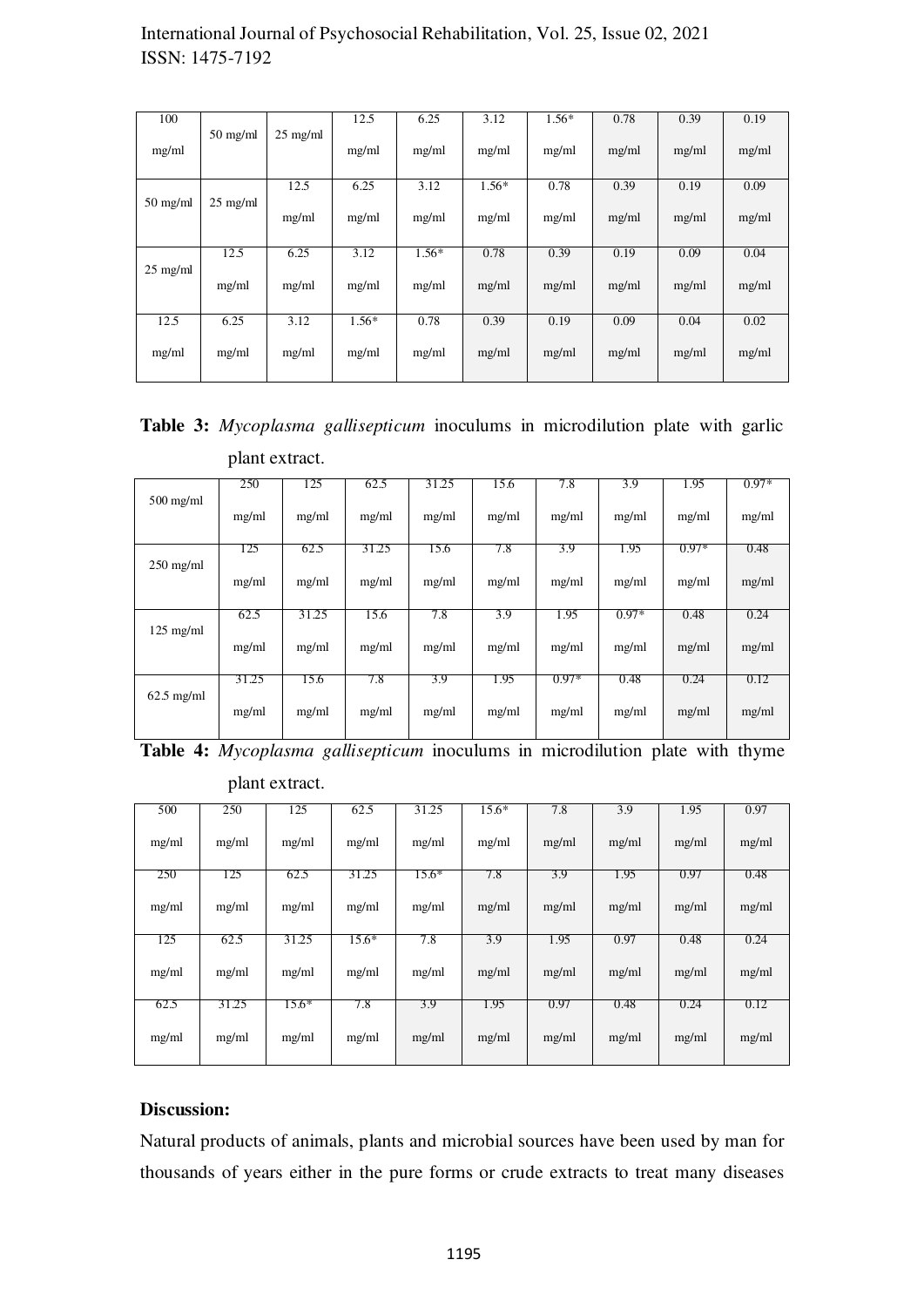(Parekh and Chanda, 2007). Garlic (*Allium sativum L*.) is one of those plants that were seriously investigated over several years and used for centuries to fight infectious diseases (Onyeagba *et al.*, 2004). The taxonomic position of garlic and related genera had been a matter of controversy for long period of time. The most recent classification scheme of garlic was class Liliopsida, subclass Liliidae, superorder Liliianae, order Amary-Ilidales, family Alliaceae, subfamily Allioideae, tribe Allieae and genus Allium which is mainly based on the sequences of nuclear ribosomal DNA (Friesen *et al.*, 2006). Garlic is nicknamed as Russian penicillin for its widespread use as a topical and systemic antimicrobial agent; it is commonly used in many cultures as an excitement and reputation of healing power (Timbo *et al.*, 2006). Garlic contains at least 33 sulfur compounds, several enzymes and the minerals germanium, calcium, copper, iron, potassium, magnesium, selenium and zinc; vitamins A, B1 and C, fiber and water. It also contains 17 amino acids to be found in garlic: lysine, histidine, arginine, aspartic acid threonine, swine, glutamine, proline, glycine, alanine, cysteine, 173 valine, methionine, isoleucine, leucine, tryptophan and phenylalanine (Josling, 2005). Although allicin is considered the major antioxidant and scavenging compound, recent studies showing that other compounds may play stronger roles; such as polar compounds of phenolic and steroidal origin, which offer various pharmacological properties without odor and are also heat stable (Lanzotti, 2006). many researches had demonstrated its effectiveness and broad spectrum antimicrobial activity against many species of bacteria, viruses, parasites, protozoan and fungi (Jaber and Al-Mossawi, 2007). Garlic is more effective with least side effects as compared to commercial antibiotics; as a result, they are used as an alternative remedy for treatment of various 182 infections (Tepe *et al.*, 2004). Out of the many medicinal plants, garlic has an antimicrobial property which protects the host from other pathogens highlighting the 184 importance of search for natural antimicrobial drugs (Bajpai *et al.*, 2005; Wojdylo *et al.*, 2007). Previously conducted researches confirmed that garlic is not only effective against Gram positive and Gram negative bacteria but also possess antiviral and antifungal activities (Tsao and Yin, 2001).

Thyme is cultivated in most of the European countries, together with France, Svizzera, Spain, Italy, Bulgaria, Portuguese Republic and Ellas. Yield and quality of oil varies in line with the genetic make-up of stuff, crop maturity at harvest, setting 191 and distillation follow (Reddy *et al.*, 2014). Thyme has been thought of to be antiseptic, antimicrobial, medication, astringent, anthelmintic, medicinal drug,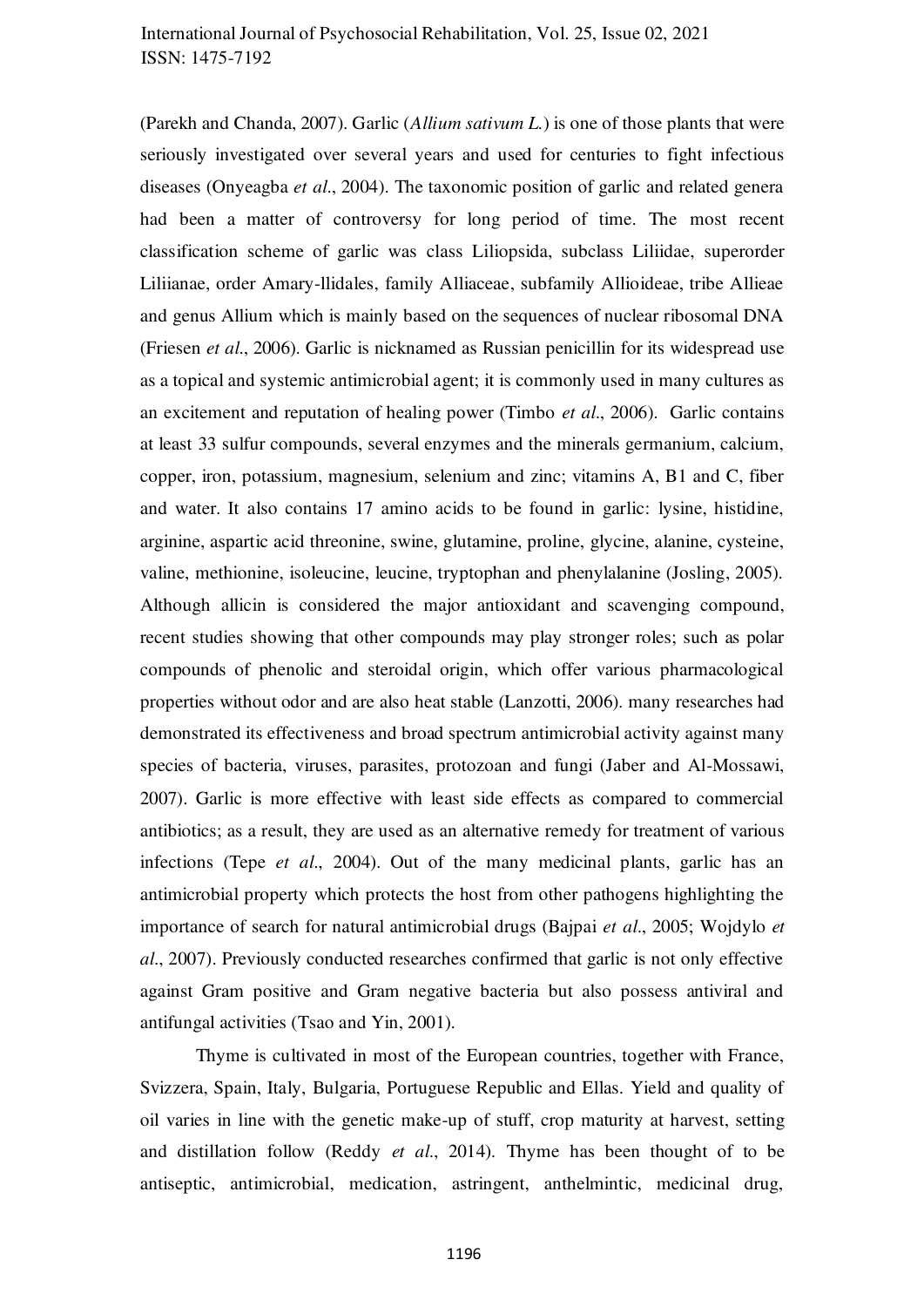carminative, disinfectant, medicinal drug and tonic. Thyme is incredibly useful in 194 cases of assorted intestinal infections and infestations, like hookworms, ascarids, gram-positive and gram-negative bacterium, fungi and yeasts as well as Candida 196 albicans. Its active constituent, thymol, is active against enterobacteria and cocci bacteria (Reddy *et al.*, 2014). Thyme may also improve liver functioning, and act as an appetite stimulant. It will be used in treatment of cartilaginous tube, bronchial and urinary infections. Used as a gargle, Thyme is helpful in treatment of laryngitis and inflammation. The main component of the volatile oil of thyme, thymol, is active against enterobacteria and cocci bacteria. It is used for skin issues like oily skin, sciatica, acne, dermatitis, skin condition and bug bites. In aromatherapy, the distinct types, thymol, 'red thyme oil', linalol kind for its terribly light soft action and thuyanol for antiviral properties are used. A corrected product, 'white thyme oil' is also used, and it's milder on the skin (Reddy *et al.*, 2014). Applied to the skin, thyme relieves bites and stings, and relieves neuralgy and rheumatic aches and pains. The essential oils obtained from *Thymus vulgaris L.* harvested at 4 biological process stages were evaluated for their biological activity and chemical components. The thyme volatile oils were analysed for their inhibition effects against 9 strains of gramnegative bacteria and 6 strains of gram-positive bacteria. The bioimpedance methodology was chosen for finding out the antibacterial activity of the essential oils and also the parameter chosen for outlining and quantifying the antibacterial activity of the thyme oils was the detection time (Reddy *et al.*, 2014). The plate counting technique was used to studying the inhibitory effect by direct exposure. All the thyme essential oils examined had a significant bacteriostatic activity against the microorganisms tested. This activity was additional marked against the gram-positive 217 bacteria. The oil from thyme fully flower was the foremost effective at stopping the growth of the microorganism species examined. The oils tested were conjointly 219 shown to possess smart antibacterial activity by direct contact, that gave the impression to be a lot of marked against the gram-negative microorganism (Reddy *et al.*, 2014). The essential oil from *T. vulgaris* showed a high content of oxygenated monoterpenes 56.53% and low contents of monoterpene hydrocarbons 28.69%, sesquiterpene hydrocarbons 5.04% and oxygenated sesquiterpenes 1.84% (Al-Maqtari *et al.*, 2011). The predominant compound among the essential oil components was thymol 51.34% while the amount of all other components of the oil was less than 19%. 227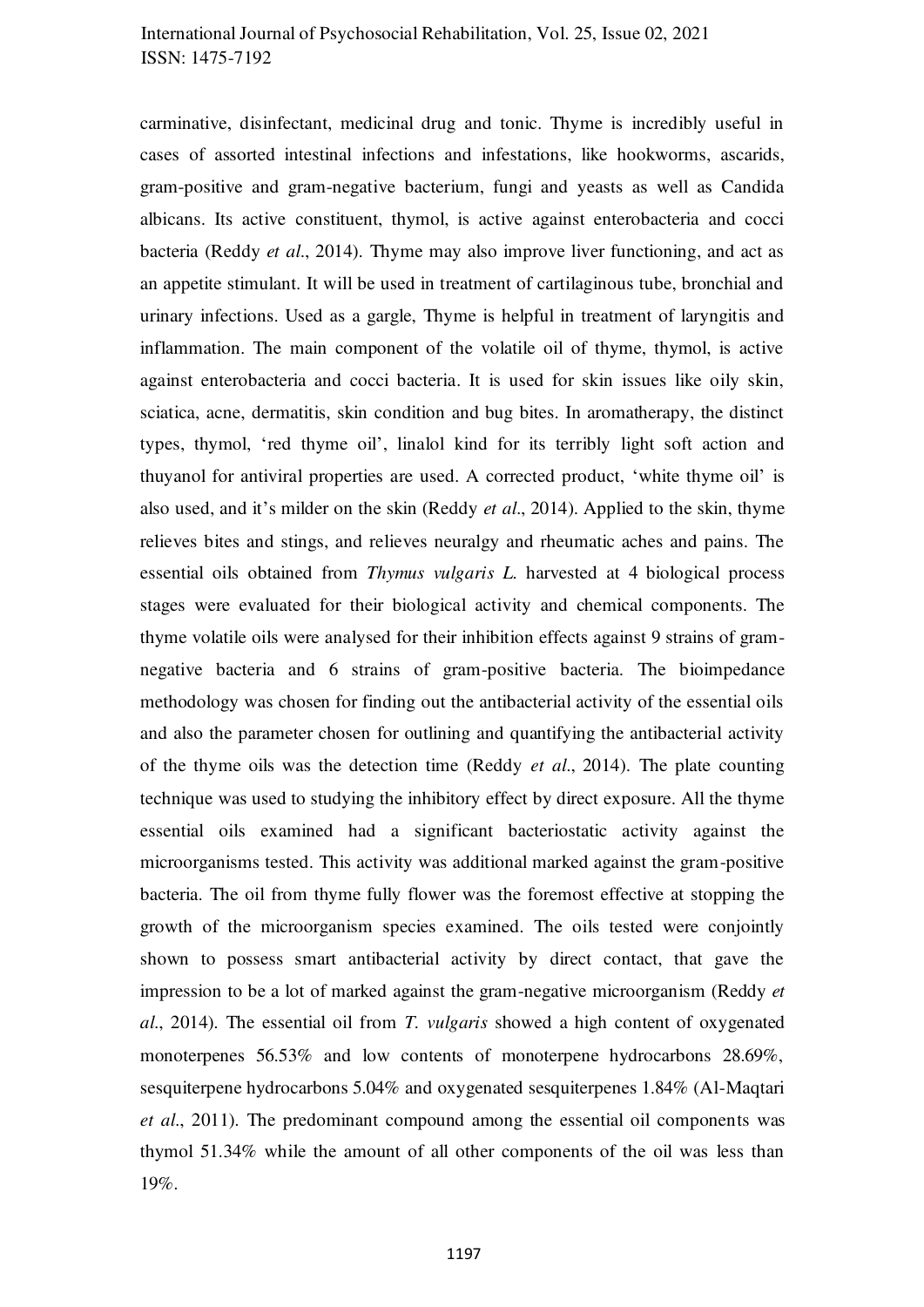Enrofloxacin or 1-Cyclopropyl-6-fluoro-7- $(4$ -ethyl-1-piperazinyl)-1,4dihydro-4-oxo-3-quinolinecarboxylic acid, belongs to fluoroquinolone family which is a subfamily of quinolone. The first quinolone is the Nalidixic acid used in animal at the beginning of 1980s, enrofloxacin is the first fluoroquinolone patented in 1984 (Grohe *et al.*, 1987). The huge evolution in the quinolone family is the addition of a fluor atom on the  $6<sup>th</sup>$  position which improves quinolones' antibacterial spectrum (Wright *et al.*, 2000) and creates the fluoroquinolone subfamily. The marketing authorization reports a large antimicrobial spectrum for enrofloxacin, which is efficient on most gram-negative and gram-positive bacteria but not efficient on anaerobic bacteria (Fauchier, 2013). Enrofloxacin is a powerful antimicrobial which have shown efficacy against a lot of bacterial diseases (CVMP, 2007; Sarkozy, 2001). The effectiveness of enrofloxacin against some bacterial infections in cattle, poultry, domestic carnivores (dogs and cats), rodents, lagomorphs and crustaceans has been assessed in many published studies, as well during natural infections as during experimental infections. Among these studies, some relate to classical infections contained in the Summary of Product Characteristics (SPC) of veterinary products but some evaluate the efficacy of enrofloxacin in species for which there is no marketing authorisation or against specific bacteria such as *Anaplasma marginale* in cattle, *Ehrlichia canis* and *Brucella canis* in dogs, *Bartonella henselae* or *Bartonella* 246 *clarridgeiae* and *Chlamydophila felis* in cats, *Toxoplasma gondii* in *Calomys callosus* or even Vibrio harveyi in Artemia franciscana (Trouchon and Lefebvre, 2016).

Tilmicosin is a semisynthetic, broad-spectrum, bacteriostatic macrolide antibiotic synthesized from tylosin for veterinary uses (Kempf *et al.*, 1997). Tilmicosin offers promising prospect of application in clinical veterinary practices. It is a useful drug for treatment and control of respiratory diseases due to its high volume of distribution, long half-life and preferable accumulation in lung. Tilmicosin 253 is used for control and treatment of respiratory diseases caused by Mycoplasma spp (Abu-Basha *et al.*, 2007). Chicken must not be slaughtered before 4 days from the stopping of tilmicosin administration (Mossad Elsayed *et. al*, 2014). Macrolide antibiotics are structurally similar drugs with bacteriostatic effect. Large number of drugs in this class had been isolated from genus Streptomyces of the soil bacteria (Papich *et al.*, 2001). Antibiotics besides their antibacterial effects its will be better is also help the wound healing process so it would be beneficial to clearly identify if tilmicosin ointment help the healing process. Adverse or beneficial events associated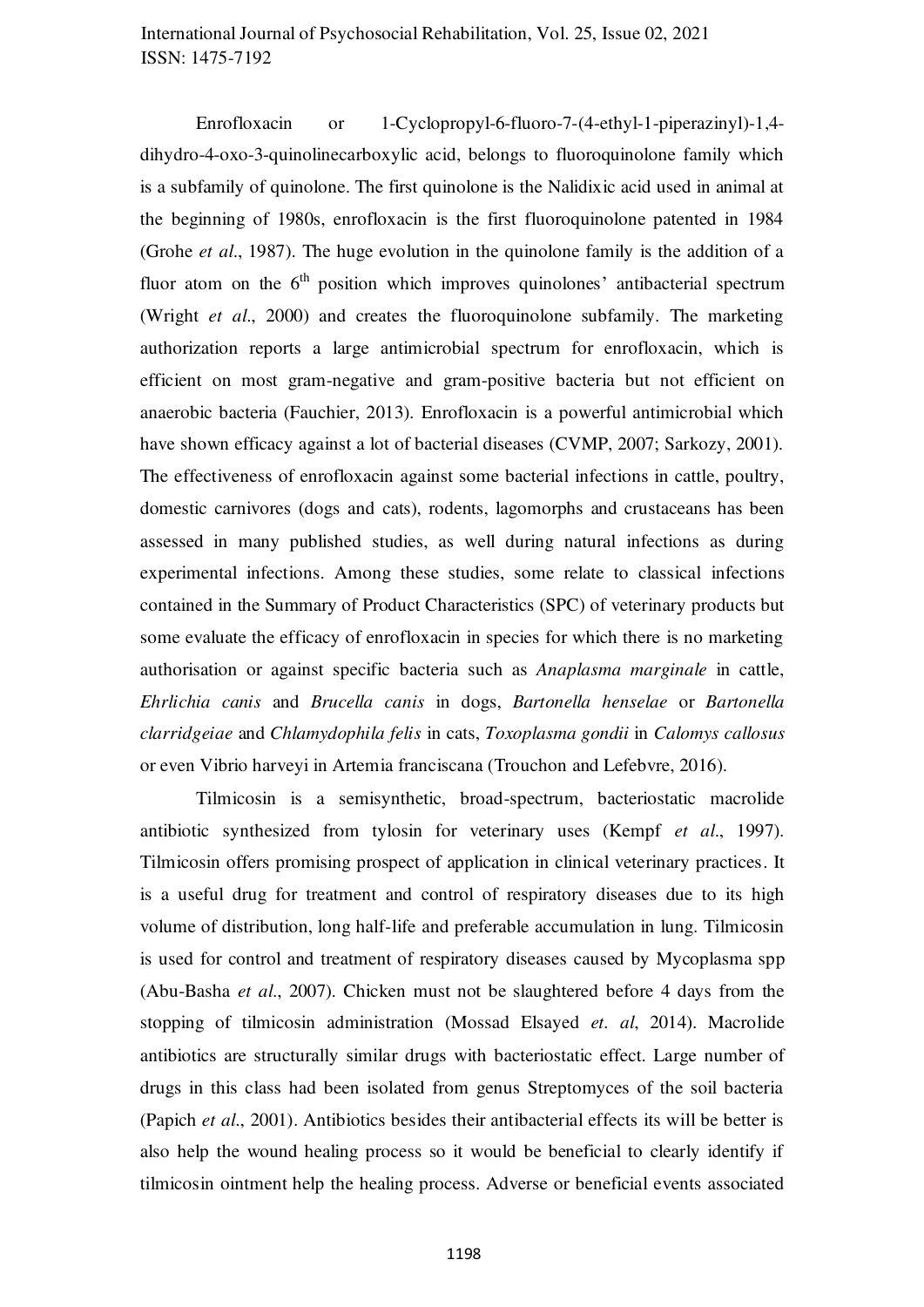with drug users have an important impact especially in commonly used drugs for well use of drugs in multiple forms, dispensing or administrations (Gama, 2008). Tilmicosin commonly used idrug in veterinary medicine and at high dose has some 264 adverse effects such as anaphylaxis, cardiotoxic, collapse and transient swelling at the site of injection (Gheith *et al.*, 2015) but also has beneficial activities must be explored. To the best of our knowledge no previous studies reported about effects of tilmicosin on wound healing, ulcer treatment, hypnotic and relaxant effects on intestine or on utras (Abo El-Ela and El-Banna, 2017).

#### **Conclusion:**

According to the results all *Mycoplasma gallisepticum* strains are sensitive to all antibiotics and plants extracts in different level and the highest effectiveness was for the garlic.

#### **References:**

- Abo El-Ela, F.I. and El-Banna, H.A. (2017). Exploring novel medical applications for commonly used veterinary drug (tilmicosin antibiotic). Insights in Veterinary Science, 1: 1-16. [https://doi.org/10.29328/journal.ivs.1001001.](https://doi.org/10.29328/journal.ivs.1001001)
- Abu-Basha, N.; Idkaidek, A. and Al-Shunnaq, A. (2007). Pharmacokinetics of Tilmicosin (Provitil Powder and Pulmotil Liquid AC) Oral Formulations in 281 Chickens. Veterinary Research Communications, 31 (4): 477–485.
- Afifi, F.U. and Abu-Irmaileh, B. (2000). Herbal medicine in Jordan with special emphasis on less commonly used medicinal herbs. Journal of Ethnopharmacology,  $72:101-111$ .
- Ahmad, A.; Davies, J.; Randall, S. and Skinner, G.R.B. (1996). Antiviral properties of extract of Opuntia streptacantha. Antiviral Research, 30: 75–85.
- Ali, A.J. (2019). Isolation, identification and some aspects pathogenicity of *Mycoplasma gallisepticum* in broiler chickens. Ph.D. Thesis, College of Veterinary Medicine, University of Baghdad.
- Almanama, M.A. (2011). Prevalence of *Mycoplasma gallisepticum* in the Ten licensed Hatcheries in Gaza strip, Palestine. A Master of Biological Sciences Thesis / Medical Technology.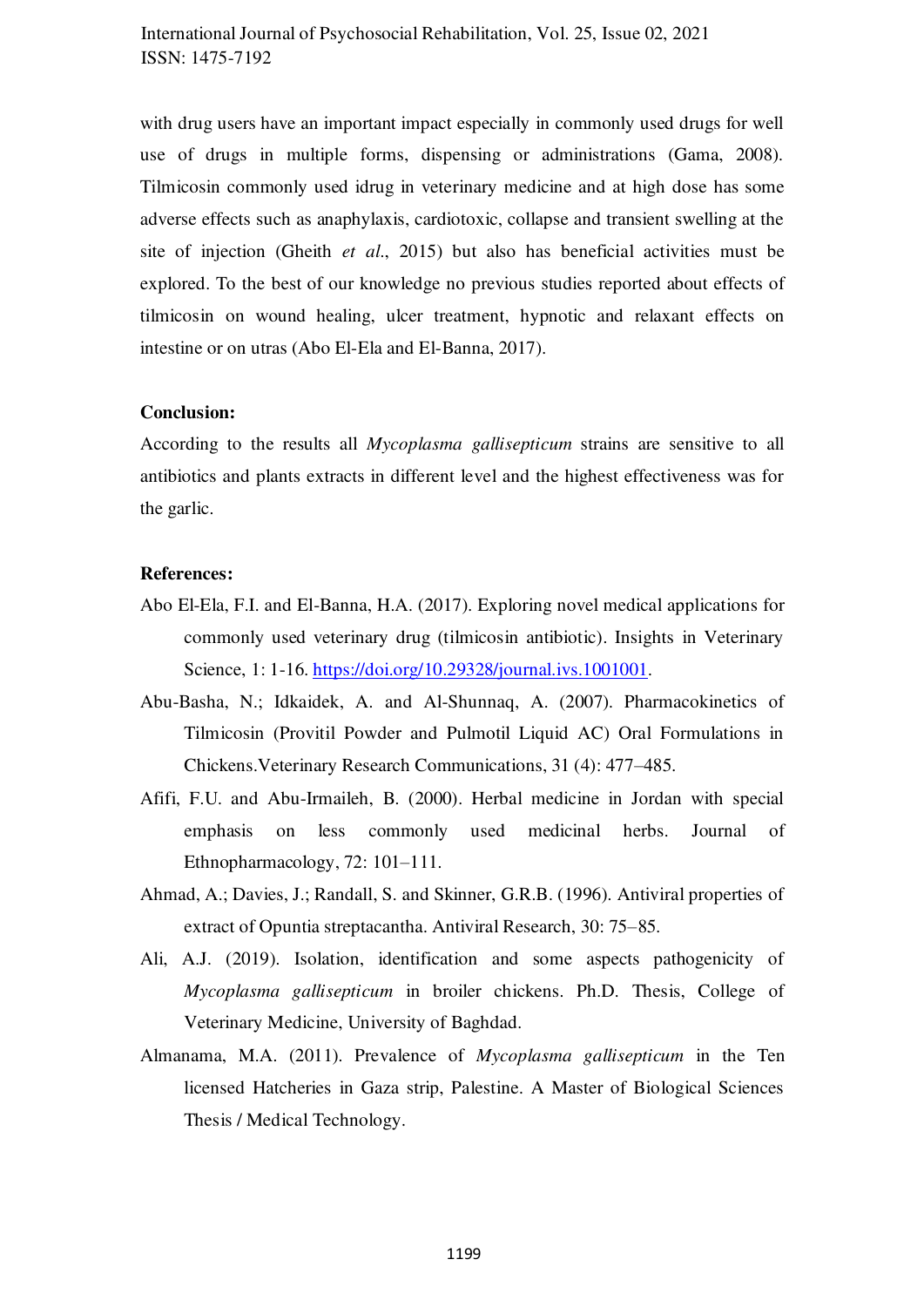- Al-Maqtari, M.A.A.; Alghalibi, S.M. and Alhamzy, E.H. (2011). Chemical composition and antimicrobial activity of essential oil of Thymus vulgaris from Yemen. Turk J Biochem, 36: 342-349.
- Al-Momani, W.; Abu-Basha, E.; Janakat, S.; Nicholas, R.A.J. and Ayling, R.D.  $(2007)$ . In vitro antimycoplasmal activity of six Jordanian medicinal plants against three Mycoplasma species. Trop Anim Health Prod, 39: 515–519.
- Bajpai, M.; Pande, A.; Tewari, S.K. and Prakash, D. (2005). Phenolic contents and antioxidant activity of some food and medicinal plants. Int. J. Food Sci. Nutr., 56 (4): 287-291.
- Committee for Medicinal Products for Veterinary Use (CVMP) (2007). Public Statement on the Use of (Fluoro) Quinolones in Food-Producing Animals in the European Union: Development of Resistance and Impact on Human and Animal Health. **306** and 306 and 306 and 306 and 306 and 306 and 306 and 306 and 306 and 306 and 306 and 306 and 306 and 306 and 306 and 306 and 306 and 306 and 306 and 306 and 306 and 306 and 306 and 306 and 306 and 306 and 306
- Eisenberg, D.M.; Kessler, R.C.; Foster, C.; Norlock, F.E.; Calkins, D.R. and Delbanco, T.L. (1993). Unconventional medicine in the United States: prevalence, costs and patterns of use. New England Journal of Medicine, 328: 246–252. 310
- Fauchier, N. (2013). Med'Vet, le recueil des spécialités à usage vétérinaire. 2014<sup>th</sup>  $\mathbf{1}_{\text{max}}$ Edition, Med'com, Paris.
- Friesen, N.; Fritsch, R.M. and Blattner, F.R. (2006). Phylogeny and new intrageneric classification of Allium L. (Alliaceae) based on nuclear ribosomal DNA its sequences. Aliso., 22: 372-395.
- Gama, H. (2008). Drug Utilization Studies. Arq Med., 22: 69-74. Ref.: https://goo.gl/4v $N8D1$ .
- Gheith, I.; El-Mahmoudy, A.; Elmajdoub, A. and Awidat, A. (2015). Pharmacovigilance of Tilmicosin in Mice. Act Scient Vet., 43: 1318. Ref.: [https://goo.gl/eNSjT2.](https://goo.gl/eNSjT2)
- Grodio, J.; Buckles, E. and Schat, K. (2009). Production of house finch (*Carpodacus mexicanus*) IgA specific anti-sera and its application in immunohistochemistry and in ELISA for detection of *Mycoplasma gallisepticum*-specific IgA Vet. Immun. and Immunopathol. J., 132: 288-294.
- Grohe, K.; Zeiler, H.J.; Metzger, K.G. and Grohe, K. (1987). 7-Amino-1- $Cyclopropyl-4-Oxo-1$ , 4-Dihydro-Quinoline and Naphthyridine-3-Carboxylic Acids and Antibacterial Agents Containing These Compounds. US4670444 (A).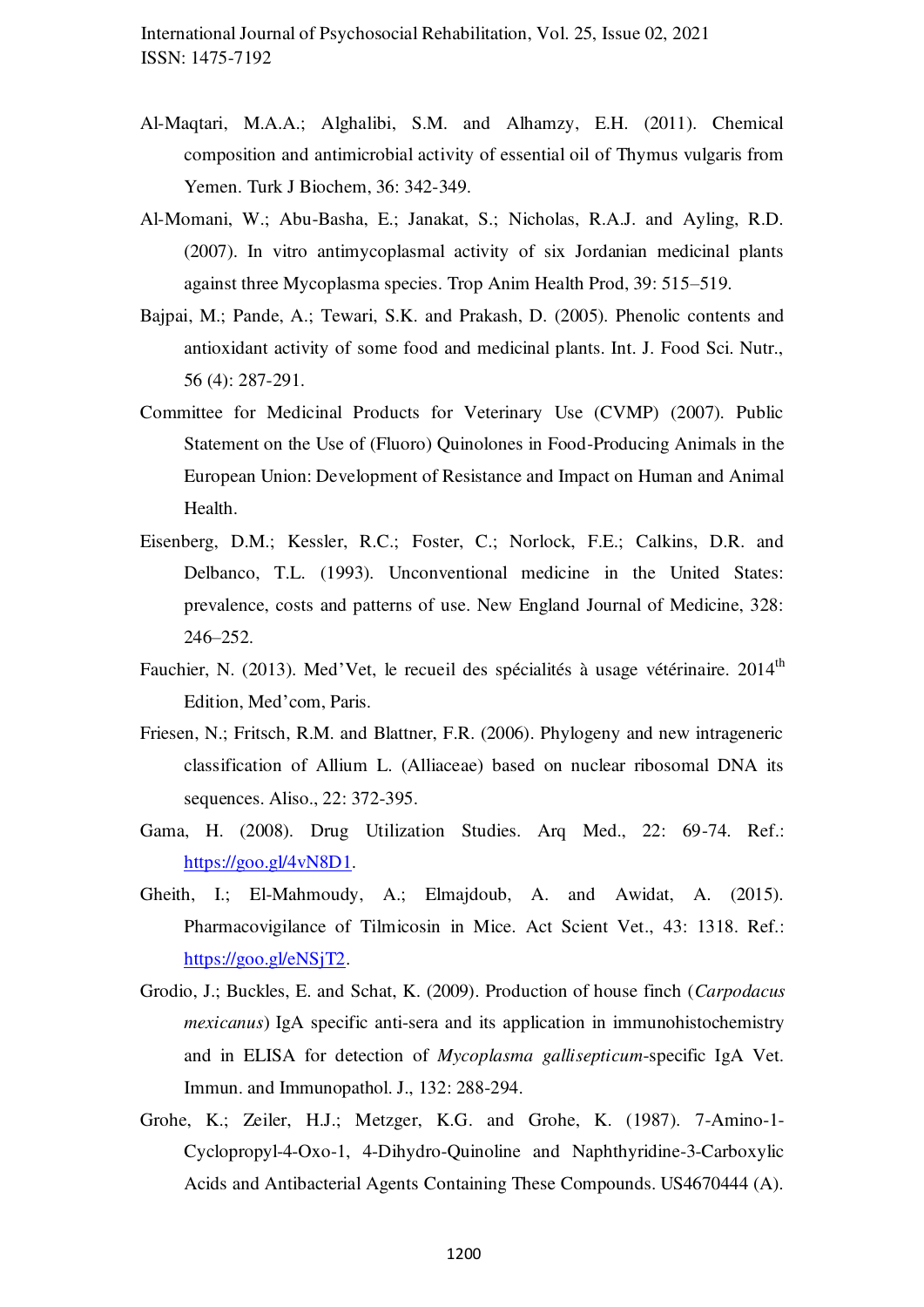http://worldwide.espacenet.com/publicationDetails/biblio?FT=D&date=198706 328 02&DB=EPODOC&locale=en\_EP&CC=US&NR=4670444A&KC=A&ND=5.

- Jaber, M.A. and Al-Mossawi, A. (2007). Susceptibility of some multiple resistant bacteria to garlic extracts. Afr. J. Biotechnol., 6 (6): 771-776.
- Jameel, M.M. and Hasso, S.M. (2018). Molecular detection of *Mycoplasma agalactiae* and *Mycoplasma capricolum* in mastitic and non mastitic milk of goats by using Real Time Polymerase Chain Reaction. The Iraqi Journal of Veterinary Medicine,  $42(1)$ : 1-6.
- Josling, P.A. (2005). The heart of garlic Nature's aid to healing the human body, HEC Publishing, Chicago Illinois. Pp: 20.
- Kempf, I.; Reeve, L.; Gesbert, F. and Guittet, M. (1997). Efficacy of tilmicosin in the control of mycoplasma gallisepticum infection in chickens. Avian Dis., 41(4): 802–807.
- Lanzotti, V. (2006). The analysis of onion and garlic. J. Chromat. A.,  $12$  (1): 3-22.
- Levisohn, S. and Kleven, S.H. (2000). Avian mycoplasmosis (*Mycoplasma gallisepticum*). In: Diseases of poultry: world trade and public health implications (C.W., Beard and M.S., McNulty; eds.), Rev. Sci. Tech. off Int. Epiz., 19(2): 425-442.
- Ley, D.H. (2003). *Mycoplasma gallisepticum* infection. In: Saif, Y.M.; Barnes, H.J.; Fadly, A.M.; Glisson, J.R.; McDougald, L.R.; Swayne, D.E.; Diseases of Poultry. Ames: Iowa State University Press. pp: 722-727.
- Marjorie, M.C. (1999). Plant products as antimicrobial agents. Clinical Microbiology Reviews, 12: 564–582.
- Moerman, D.E. (1996). An analysis of the food plants and drug plants of native North America. Journal of Ethnopharmacology, 52: 1–22.
- Mossad, E.; Ashraf, E.; Mohamed, A. and Mohamed, M. (2014). Tissue Residues, Hematological and Biochemical Effects of Tilmicosin in Broiler Chicken. Veterinary Medicine International, Article ID 502872, 6 pages.
- Nascimento, E.R.; Pereira, V.L.A.; Nascimento, M.G.F. and Barreto, M.L. (2005). Avian mycoplasmosis update. Brazilian Journal of Poultry Science. 7(1): 1-9.
- Nisha, A. (2008). Antibiotic residues a global health hazard. Vet. World J., 12: 375- $377.$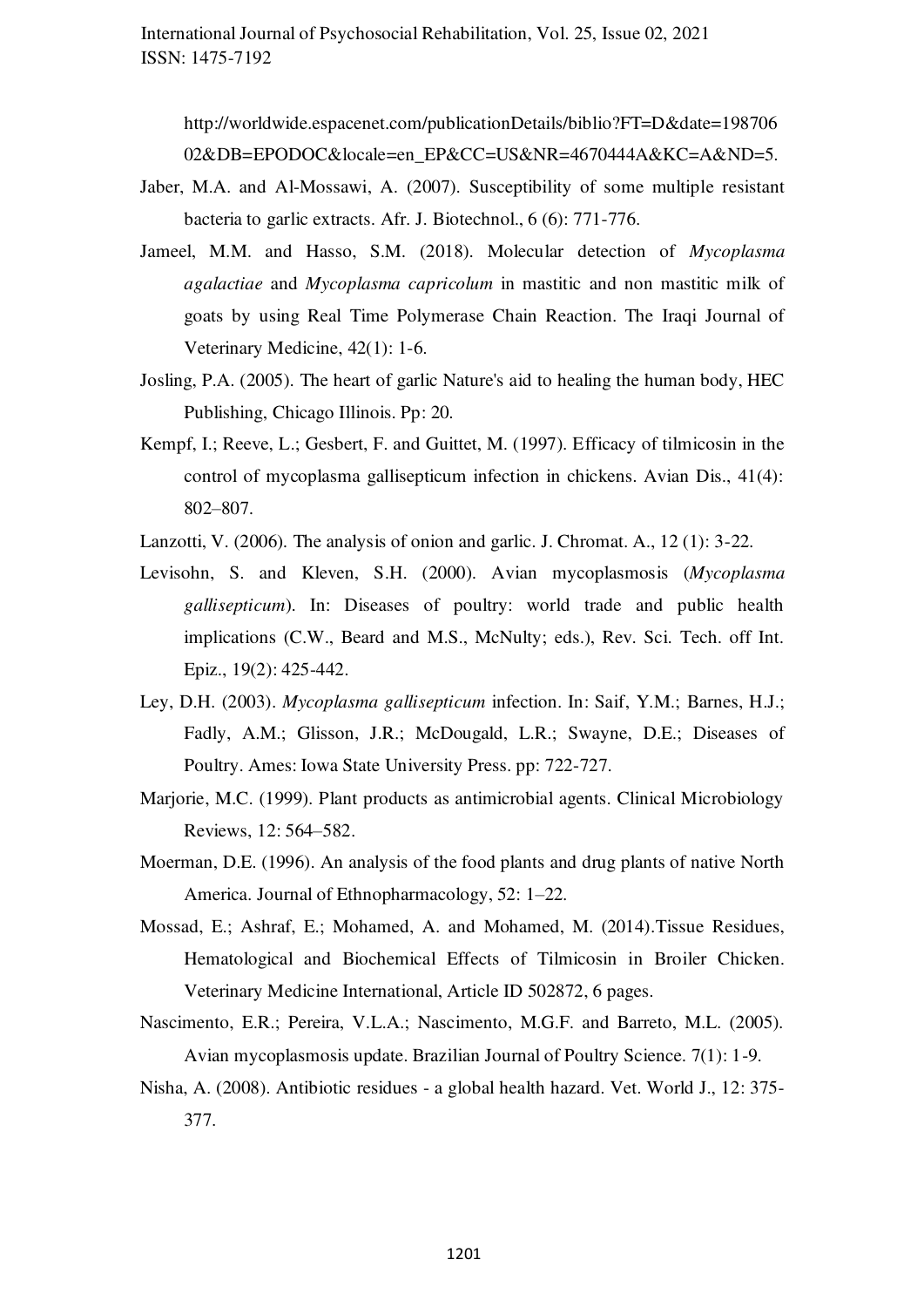- Onyeagba, R.; Ugbogu, O.C.; Okeke, C.U. and Iroakasi, O. (2004). Studies on the 360 antimicrobial effects of garlic (Allium sativum L.), ginger (Zingiber officinale 361 Roscoe) and lime (Citrus aurantifolia L.). Afr. J. Biotechnol., 3: 552-554.
- Oran, S. and Al-Eisawi, A. (1998). Check list of medicinal plants in Jordan. Dirasat,  $25: 84 - 112.$
- Papich, M.G.; Riviere, J.E. and Ames, A. (2001). Chloramphenicol andderiva-tives, macrolides, lincosamides, and miscellaneous antimicro-bials. In: Veterinary Pharmacology and Therapeutics, Adams, H.R.E.; ed. (Iowa, USA, Iowa State University Press), pp: 868-897.
- Parekh, J. and Chanda, S. (2007). In vitro antimicrobial activity of Trapa natans L. Fruit rind extracted in different solvents. Afr. J. Biotechnol., 6 (6): 766-770.
- Peebles, E.D.; Branton, S.L. (2012). *Mycoplasma gallisepticum* in the commercial egg-laying hen: an historical perspective considering effects of pathogen strain, age of bird at inoculation, and diet on performance and physiology. The Journal of Applied Poultry Research,  $21(4)$ : 897–914.
- Reddy, P.; Kandisa, R.V.; Varsha, P.V. and Satyam, S. (2014). Review on Thymus vulgaris Traditional Uses and Pharmacological Properties. Medicinal and 376 Aromatic Plants, 3 (3): doi: 10.4172/2167-0412.1000164.
- Sarkozy, G. (2001). Quinolones: A Class of Antimicrobial Agents. Veterinární Medicína (Praha), 46: 257-274.
- Stockwell, C. (1988). Nature's pharmacy. Century Hutchinson Ltd., London, United Kingdom.
- Sutardi, L.N.; Wientarsih, I.; Handharyani, E.; Andriani, and Agus Setiyono, A.  $(2015)$ . Indonesian Wild Ginger (Zingiber sp) Extract: Antibacterial Activity against *Mycoplasma gallisepticum*. **IOSR Journal Of Pharmacy**, 5 (10): 59-64.
- Taylor-Robinsona, D. and Bebearb, C. (1997). Antibiotic susceptibilities of mycoplasmas and treatment of mycoplasmal infections. Journal of Antimicrobial Chemotherapy, 40: 622–630.
- Tepe, B.; Daferera, D.; Sokmen, M.; Polissiou, M. and Sokmen, A. (2004). In vitro antimicrobial and antioxidant activities of the essential oils and various extracts of thymus. J. Agric. Food Chem., 52: 1132-1137.
- Timbo, B.B.; Ross, M.P.; McCarthy, P.V. and Lin, C.T. (2006). Dietary supplements in a national survey: Prevalence of use and reports of adverse events. Am. Diet Assoc., 106 (12): 1966-1974.